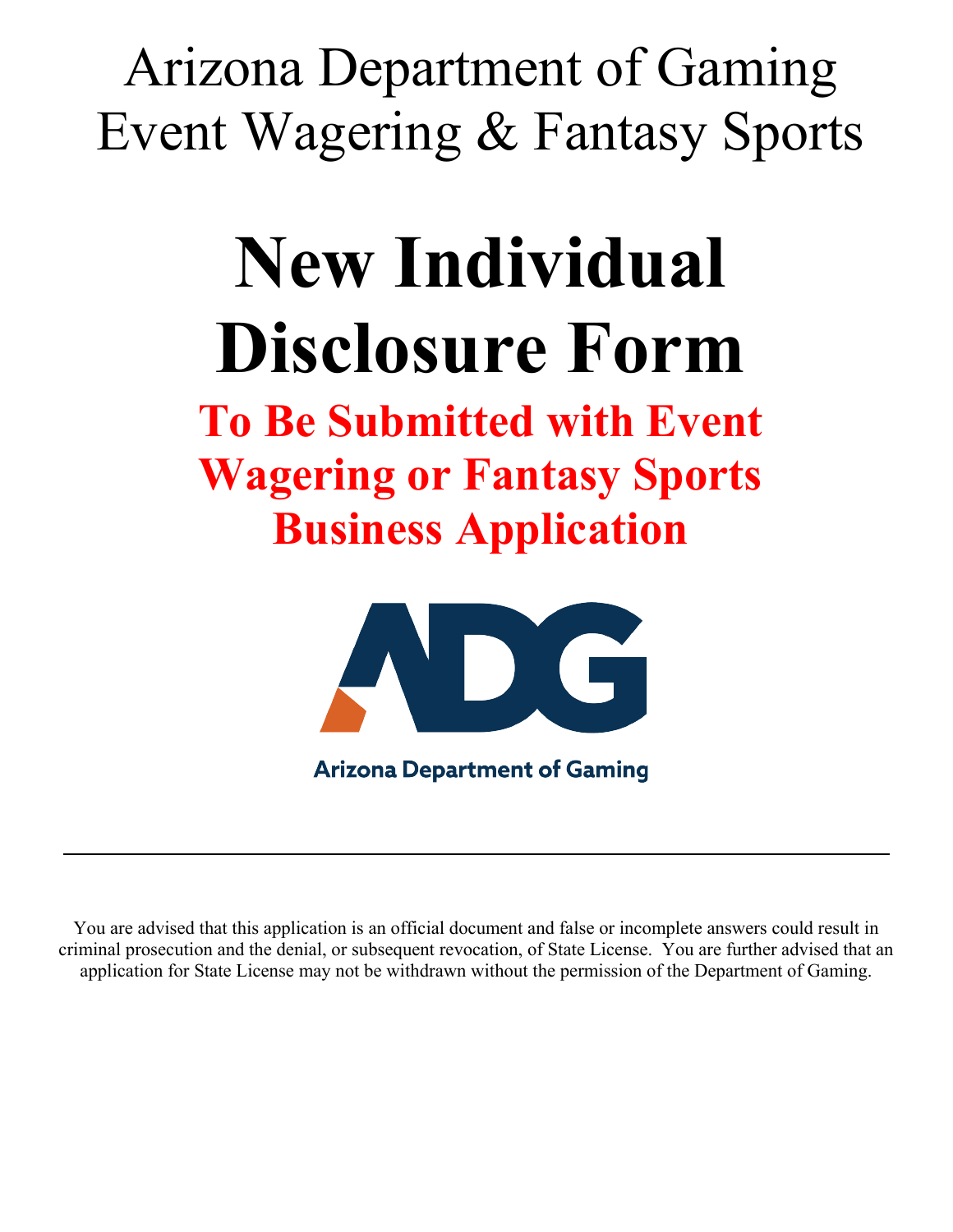# **Individual Disclosure Checklist**

On receipt of a completed application and the required fee, the Department shall conduct the necessary background investigations to determine if the applicant meets the qualifications for licensure. The Applicant agrees to provide access to the following information and/or documents and to provide copies, as requested. This information includes, but is not limited to, the following:

| There are no fees associated with this application.                        |
|----------------------------------------------------------------------------|
|                                                                            |
| EWFS – Individual New                                                      |
| ADG-902 Release of All Claims                                              |
| ADG-903 Individual Release Form                                            |
| ADG-907 Criminal History Disclosure                                        |
| ADG-907-B Noncriminal Justice Applicant's Privacy Rights                   |
| Fingerprint Cards (1) set                                                  |
| Last three $(3)$ years of Federal & State Taxes                            |
| Credit Report from within the last six $(6)$ months – <b>Detailed</b> , No |
| <b>Summaries</b>                                                           |
| <b>Updated Photograph</b>                                                  |
| Ensure all forms requiring notarization have been NOTARIZED                |
| Initial the bottom of all pages that are required                          |

#### **Pursuant to A.R.S §41-1030:**

B**.** An agency shall not base a licensing decision in whole or in part on a licensing requirement or condition that is not specifically authorized by statute, rule or state tribal gaming compact. A general grant of authority in statute does not constitute a basis for imposing a licensing requirement or condition unless a rule is made pursuant to that general grant of authority that specifically authorizes the requirement or condition.

D. This section may be enforced in a private civil action and relief may be awarded against the state. The court may award reasonable attorney fees, damages and all fees associated with the license application to a party that prevails in an action against the state for a violation of this section.

E. A state employee may not intentionally or knowingly violate this section. A violation of this section is cause for disciplinary action or dismissal pursuant to the Agency's adopted personnel policy.

F. This section does not abrogate the immunity provided by section 12-820.01 or 12-820.02.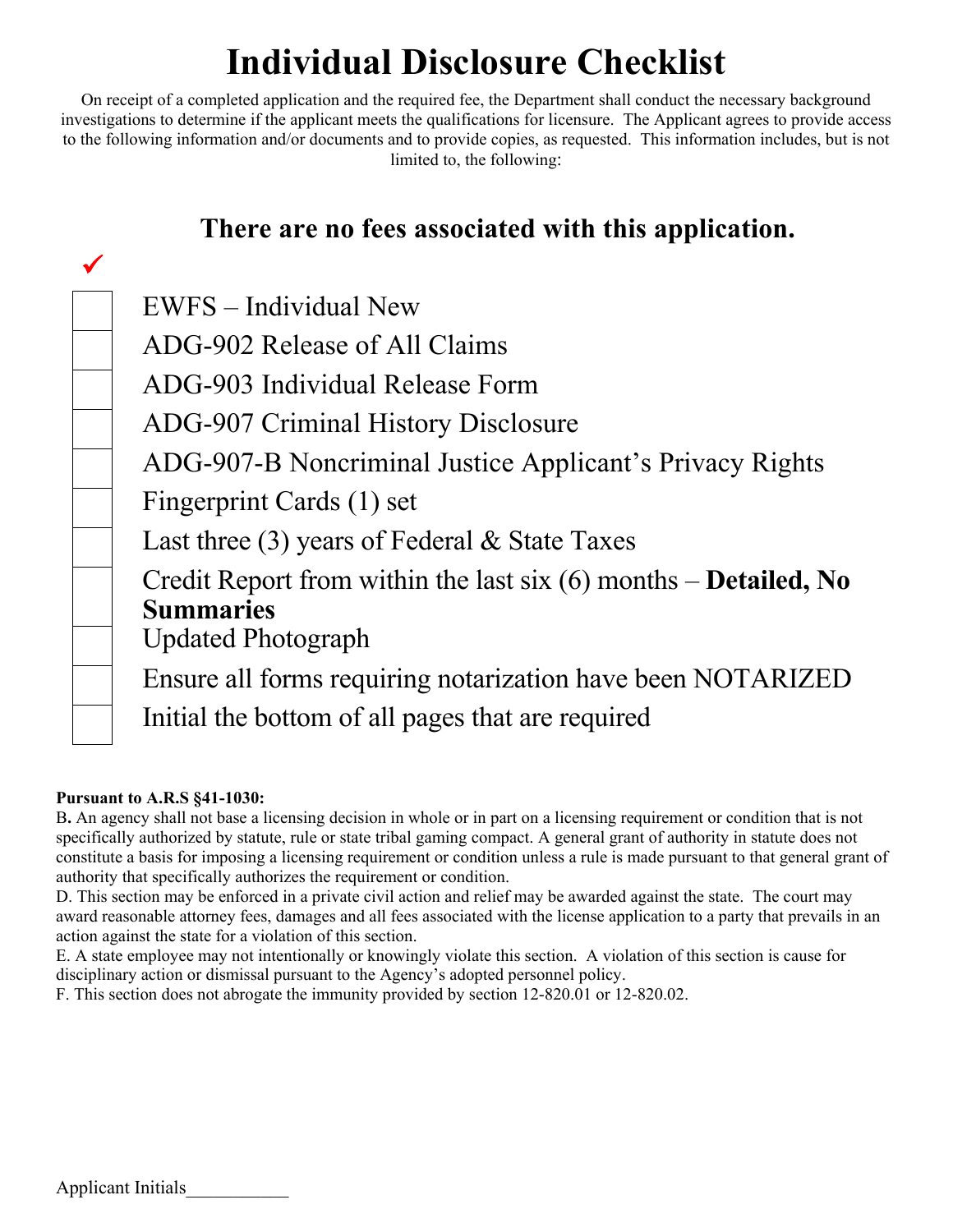#### **EVENT WAGERING & FANTASY SPORTS NEW INDIVIDUAL DISCLOSURE FORM**

#### *INSTRUCTIONS*

Type or print an answer to every question. Do not leave any spaces blank. If a question does not apply to you, mark the space with **'None'. Do not use N/A**. If you do not have enough space, continue writing your answers on page 10 or use a separate sheet. Be sure to mark each answer with the same number as the question. Answer each question with complete and truthful answers and do not leave any information out. Information on the application form will be reviewed and verified. You must place your initials in the lower left hand corner of each page to indicate that you have correctly answered each question on that page. If you do not understand a question, or need help completing the form, please call the Arizona Department of Gaming.

**The following information is required for all renewal applicants.** If any answer is 'Yes', please attach a written explanation to this form. Please note, any convictions you believe were expunged must be disclosed on this form and have a written statement attached. A set of fingerprint cards must also be returned with this renewal form to start the review process.

**Under the Federal Privacy Act**, disclosure of social security numbers is voluntary unless a statue specifically requires it or allows states to collect the number. In this instance, disclosure of your social security number is mandatory pursuant to Title 42 United States Code, Sections  $405(c)(2)(c)$ , and Sections 653, 654, and 666; and A.R.S. § 25-320(K) in order to aid the Department of Economic Security in locating non-custodial parents or the assets of non-custodial parents.

| PERSONAL INFORMATION<br>1.                                                | Date:                                    |                            |                                                                                   |                                                     |                              |                 |
|---------------------------------------------------------------------------|------------------------------------------|----------------------------|-----------------------------------------------------------------------------------|-----------------------------------------------------|------------------------------|-----------------|
| Last Name<br>First Name                                                   |                                          |                            |                                                                                   |                                                     | Middle Name                  |                 |
| Alias, Nicknames, Maiden Name, Other Name Changes, Legal or Otherwise     |                                          |                            | E-Mail Address                                                                    |                                                     |                              |                 |
| Present Residence Address - Street                                        |                                          |                            | City, State and Zip Code                                                          |                                                     |                              | Since (mm/yyyy) |
| Residence Phone                                                           |                                          | Personal Cell Phone        |                                                                                   | Social Security # Or National ID #                  | Passport#                    |                 |
| Employer                                                                  |                                          |                            | Occupation                                                                        |                                                     |                              |                 |
| Present Business Address - Street                                         |                                          |                            | City, State and Zip Code                                                          |                                                     |                              | Since (mm/yyyy) |
| <b>Business Phone</b>                                                     |                                          | <b>Business Cell Phone</b> |                                                                                   | <b>Business Fax</b>                                 |                              |                 |
| Date of Birth                                                             | Place of Birth (City, County, and State) |                            |                                                                                   | Sex                                                 |                              | Age             |
| Alien Registration No.<br>$\Box$ Yes $\Box$ No<br>Are you a U.S. citizen? |                                          |                            | Documentation of eligibility for employment in the U.S.<br><b>Expiration Date</b> |                                                     |                              |                 |
| Scars, tattoos or distinguishing marks and/or characteristics             |                                          |                            |                                                                                   |                                                     | Driver's License No. & State |                 |
| What is your primary spoken and written language?                         |                                          |                            |                                                                                   | Do you speak English fluently? $\Box$ Yes $\Box$ No |                              |                 |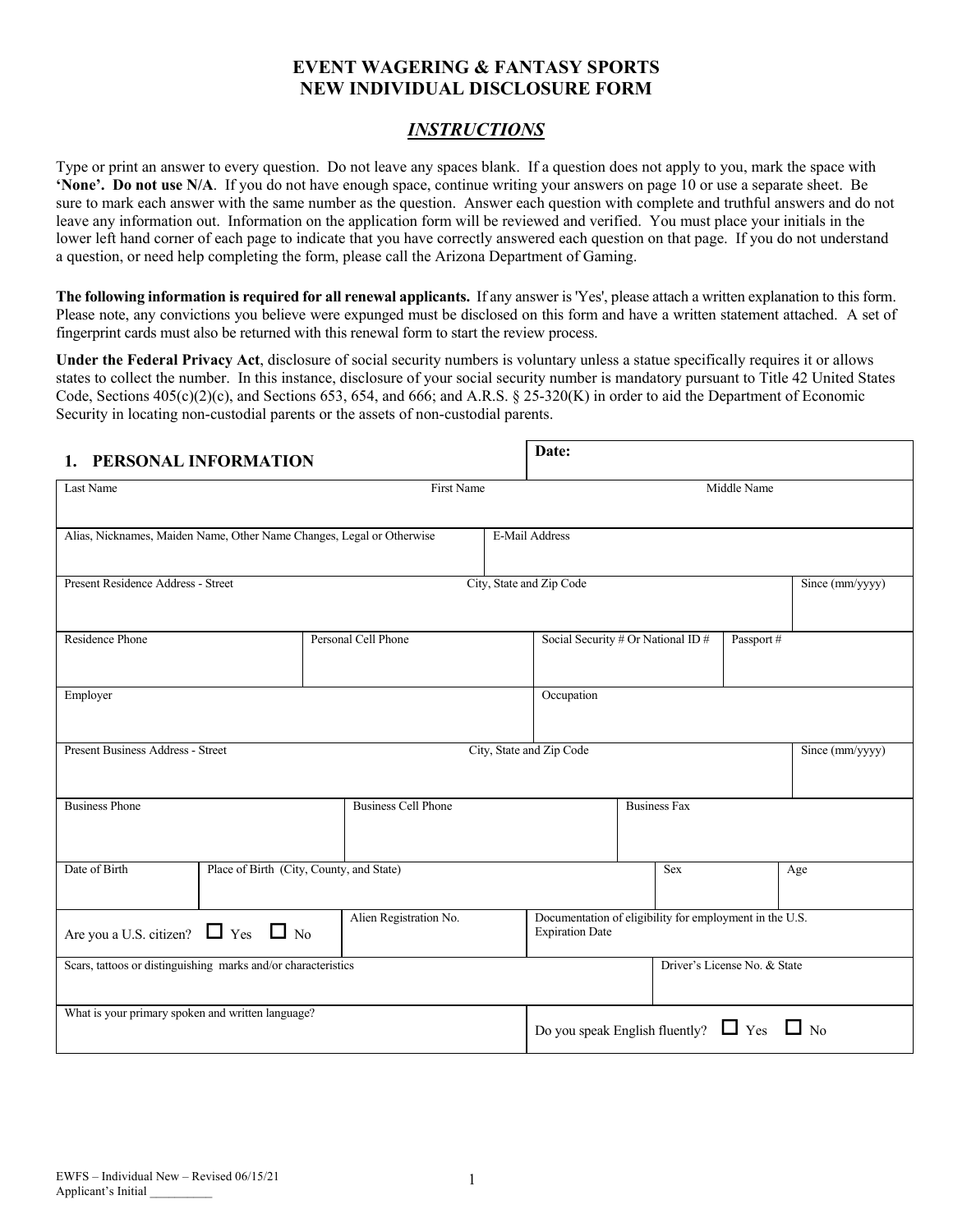# **2. MARITAL INFORMATION**

| $\Box$ Single $\Box$ Engaged $\Box$ Married $\Box$ Separated $\Box$ Divorced $\Box$ Widowed |  |
|---------------------------------------------------------------------------------------------|--|
|---------------------------------------------------------------------------------------------|--|

#### **A. Complete the information below, if you are Married, Separated or if your Divorce is pending.**

| Date of Marriage            | Place of Marriage (City, County, and State) |                                                      |  |  |
|-----------------------------|---------------------------------------------|------------------------------------------------------|--|--|
| Spouse's Full Name (Maiden) |                                             | Spouse's Social Security No.                         |  |  |
| Date of Birth               | Place of Birth (City, County, and State)    |                                                      |  |  |
| Residence Address - Street  |                                             | Since (mm/yyyy)<br>City, County, and State, Zip Code |  |  |
| Residence Phone             | Personal Cell Phone                         | <b>Business Phone</b>                                |  |  |
| Employer's Names            |                                             | Occupation                                           |  |  |
| Employer's Address - Street | City, County, and State, Zip Code           | Salary/Hourly wage                                   |  |  |

#### **B. Previous Marriages** (If ever legally separated, divorced, or annulled, indicate below)

| <b>Name of Spouse (Maiden)</b> | Date of<br>Marriage<br>$\frac{\text{(mm/yyy)}}{\text{m}}$ | Date of<br><b>Decree</b><br>(mm/yyyy) | <b>Nature of Action</b><br>(divorced, separated, annulled) | City/County/State | # of<br>Children |
|--------------------------------|-----------------------------------------------------------|---------------------------------------|------------------------------------------------------------|-------------------|------------------|
|                                |                                                           |                                       |                                                            |                   |                  |
|                                |                                                           |                                       |                                                            |                   |                  |
|                                |                                                           |                                       |                                                            |                   |                  |

# **D. Children under the age of 18 living or not living with you, for which you are responsible.**

| <b>Child's Name</b> | Gender       | Date of Birth | <b>Name of Other Parent</b> |
|---------------------|--------------|---------------|-----------------------------|
|                     | - IF<br>IM L |               |                             |
|                     | IF           |               |                             |
|                     | IE           |               |                             |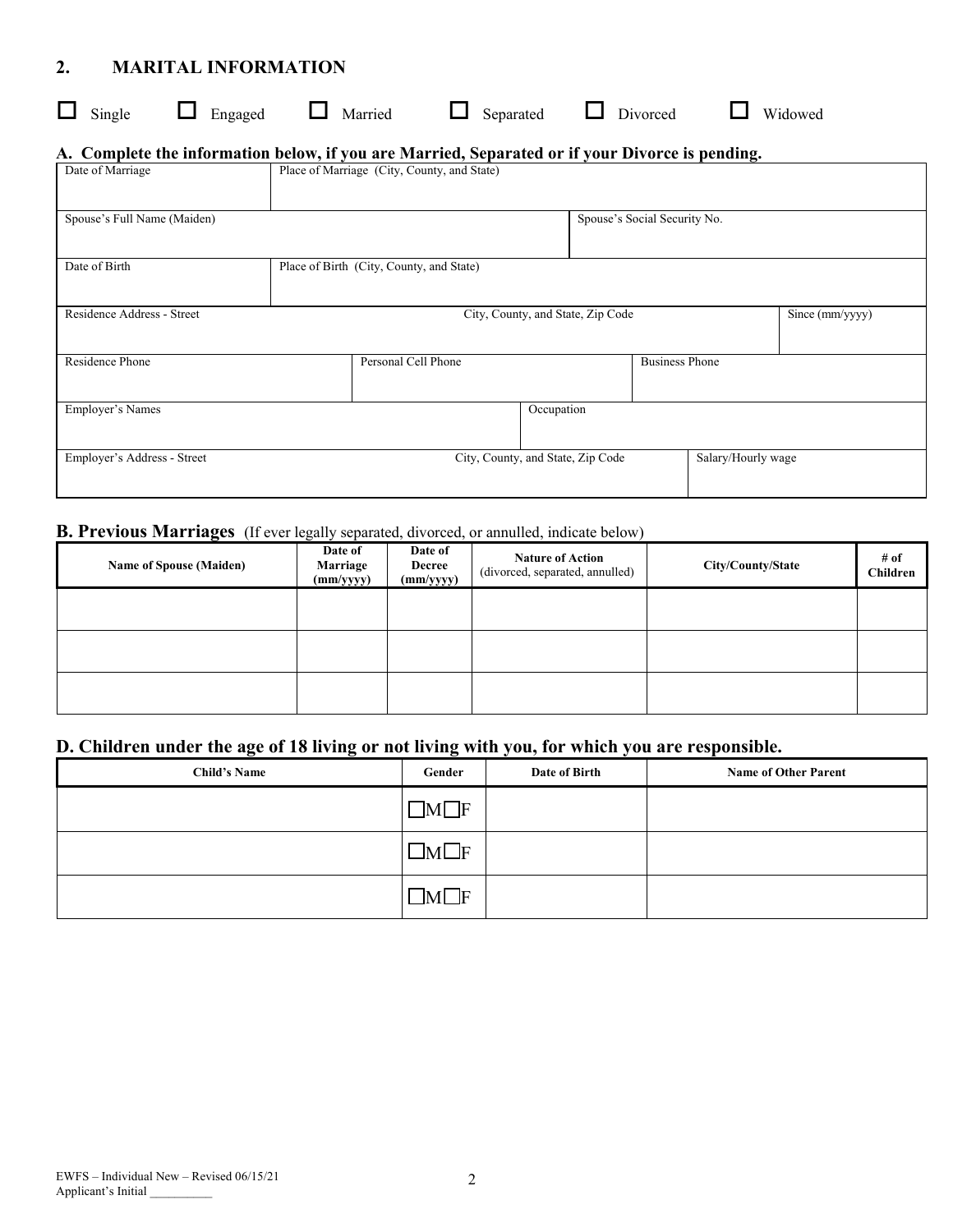# **3. EDUCATION**

| <b>Type</b>              | <b>Name of School</b> | <b>Location (City and State)</b> | <b>Dates</b><br><b>Attended</b><br><b>Year to Year</b> | Graduate<br>(Yes or No) |
|--------------------------|-----------------------|----------------------------------|--------------------------------------------------------|-------------------------|
| High<br>School           |                       |                                  |                                                        |                         |
| Trade<br>School          |                       |                                  |                                                        |                         |
| College or<br>University |                       |                                  |                                                        |                         |
| Graduate<br>School       |                       |                                  |                                                        |                         |
| Post<br>Graduate         |                       |                                  |                                                        |                         |
| Other                    |                       |                                  |                                                        |                         |

# **Type of Degree(s)**

| Trade School          |  |
|-----------------------|--|
| College or University |  |
| College or University |  |
| Graduate School       |  |
| Post Graduate         |  |
| Other                 |  |

# **4. MILITARY INFORMATION**

| Have you ever served in the armed forces? |                                                                                                                          | $\Box$ No<br>Yes<br>If the answer is yes, complete the following information and provide a copy of DD-214 either Service-2 or Member-4 copy. |
|-------------------------------------------|--------------------------------------------------------------------------------------------------------------------------|----------------------------------------------------------------------------------------------------------------------------------------------|
| Branch                                    | SSN/Service No.                                                                                                          | Date of Entry                                                                                                                                |
|                                           |                                                                                                                          | Rating at Separation                                                                                                                         |
| Yes                                       | court martial? If yes, you <b>must</b> provide a full explanation of the circumstances of any arrest below:<br>$\Box$ No | While in the military service, were you ever arrested for an offense which resulted in summary action, a trial, or special or general        |
|                                           |                                                                                                                          |                                                                                                                                              |
|                                           |                                                                                                                          |                                                                                                                                              |
|                                           |                                                                                                                          |                                                                                                                                              |
|                                           |                                                                                                                          |                                                                                                                                              |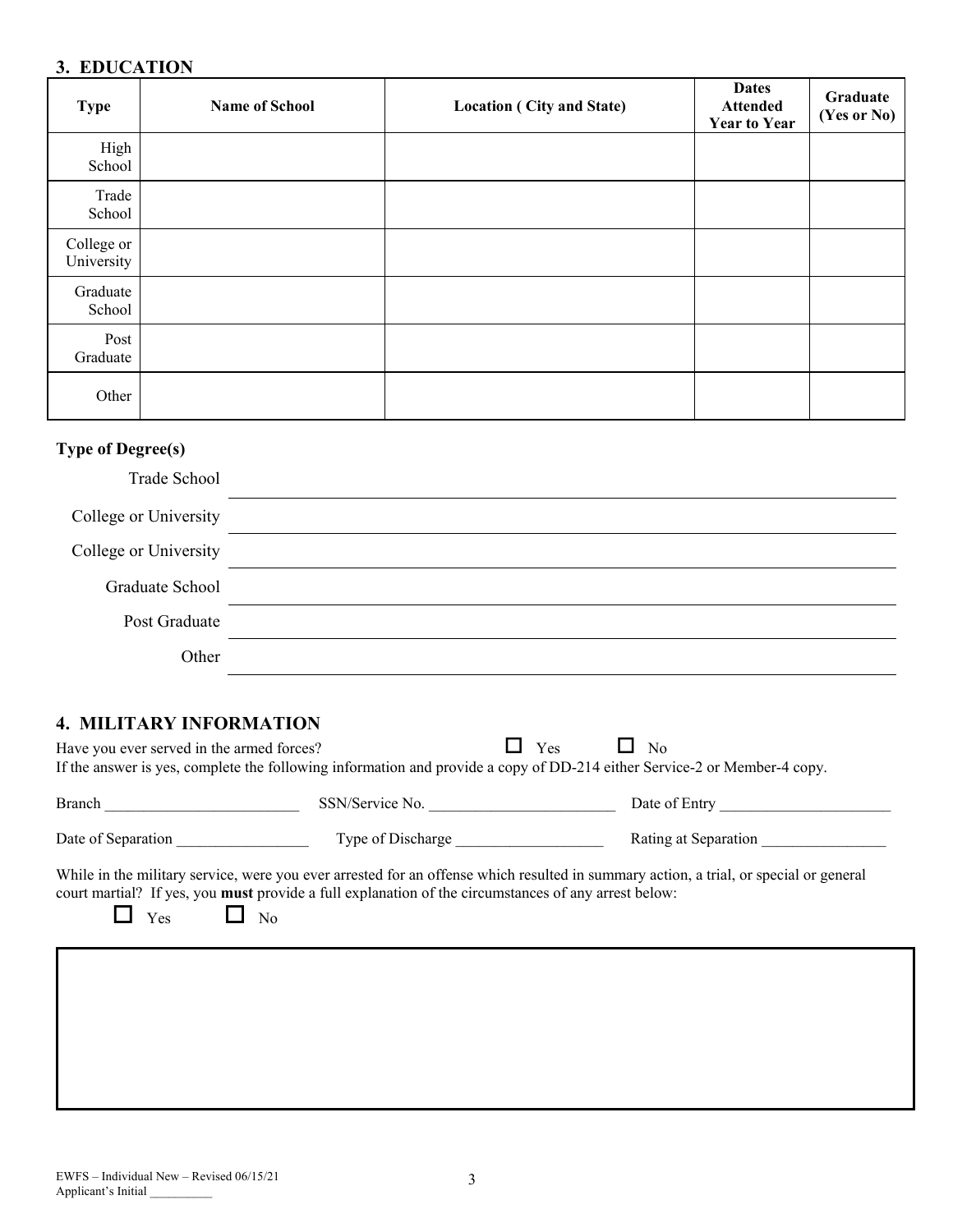#### **5. ARRESTS, DETENTIONS, AND LITIGATIONS**

**The questions below refer to all arrests, detentions, charges, indictments, or summons to answer for any criminal offense or violation (except minor traffic violations), even if you were not convicted. If your answer to any question (A through H below) is yes, you must provide a full explanation of the circumstances on page 10. For example, provide dates, charges, city, state, courts involved, and court copies of disposition, etc.**

| A. Have you ever been arrested?                                                                                                                                                                                 |              |        |            | B. Have you ever been convicted of a felony? |      |  |
|-----------------------------------------------------------------------------------------------------------------------------------------------------------------------------------------------------------------|--------------|--------|------------|----------------------------------------------|------|--|
| $\Box$ Yes<br>$\Box$ No                                                                                                                                                                                         |              |        | $\Box$ Yes | $\Box$ No                                    |      |  |
| C. Has a criminal indictment, information, or complaint ever been returned against you, but for which you were not arrested or in<br>which you were named as an unindicted co-party?<br>$\Box$ No<br>$\Box$ Yes |              |        |            |                                              |      |  |
| D. Have you ever been questioned by a city, state, federal, or tribal law enforcement agency, commission or committee?<br>$\Box$ Yes<br>$\Box$ No                                                               |              |        |            |                                              |      |  |
| E. Have you as an individual or as a representative of a business, ever been subpoenaed to appear or testify before a federal or state<br>grand jury, board, or commission?<br>$\Box$ No<br>$\Box$ Yes          |              |        |            |                                              |      |  |
| F. Have you ever had a civil or criminal record expunged or sealed by a court order?<br>$\Box$ No<br>$\Box$ Yes                                                                                                 |              |        |            |                                              |      |  |
| G. Have you ever received a pardon for any criminal offense, or been granted immunity in lieu of testimony?<br>$\Box$ No<br>$\Box$ Yes                                                                          |              |        |            |                                              |      |  |
| H. Have you ever had a Tribal License or State Gaming License denied, revoked, or suspended? (See Section 12)<br>$\Box$ No<br>$\Box$ Yes                                                                        |              |        |            |                                              |      |  |
| I. Has any member of your family or your spouse's family ever been convicted of a felony or a gaming offense?<br>$\Box$ Yes<br>$\Box$ No                                                                        |              |        |            |                                              |      |  |
| If you answered yes to question I, you must provide the following information:                                                                                                                                  |              |        |            |                                              |      |  |
| Name                                                                                                                                                                                                            | Relationship | Charge |            | Location (City, County, State)               | Date |  |
|                                                                                                                                                                                                                 |              |        |            |                                              |      |  |
|                                                                                                                                                                                                                 |              |        |            |                                              |      |  |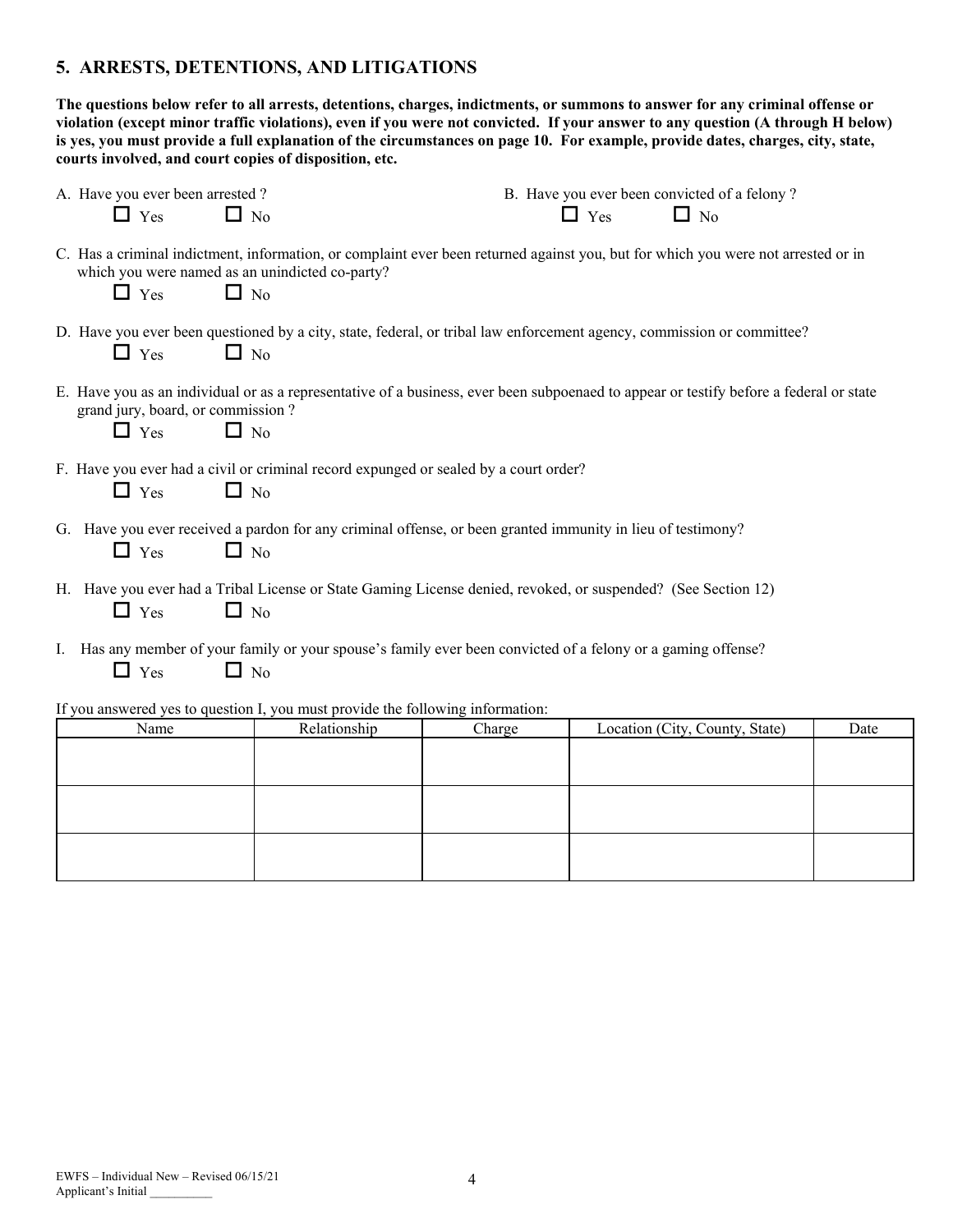J. Have you, as an individual, member of a partnership, limited liability company or owner, director, or officer of a corporation, ever been a party to a lawsuit as either a plaintiff or defendant ?

 $\qquad \qquad \Box \,$  Yes  $\qquad \qquad \Box \,$  No

| Plaintiff<br>Court<br>City<br>Date<br>County and State<br>Defendant<br>Case No.<br>Disposition<br><b>Case 2 Description of Case</b><br>Plaintiff<br>City<br>Court<br>Date<br>County and State<br>Disposition<br>Defendant<br>Case No.<br>Case 3 Description of Case<br>Plaintiff<br>Court<br>City<br>Date<br>County and State<br>Disposition<br>Defendant<br>Case No.<br>Case 4 Description of Case<br>Plaintiff<br>Court<br>City<br>Date<br>County and State<br>Disposition<br>Defendant<br>Case No.<br>Case 5 Description of Case<br>Plaintiff<br>Court<br>City<br>Date<br>County and State<br>Disposition<br>Defendant<br>Case No. | <b>Case 1 Description of Case</b> | If you answered yes to question J, you must provide the following details below. List all cases without exception. |  |
|---------------------------------------------------------------------------------------------------------------------------------------------------------------------------------------------------------------------------------------------------------------------------------------------------------------------------------------------------------------------------------------------------------------------------------------------------------------------------------------------------------------------------------------------------------------------------------------------------------------------------------------|-----------------------------------|--------------------------------------------------------------------------------------------------------------------|--|
|                                                                                                                                                                                                                                                                                                                                                                                                                                                                                                                                                                                                                                       |                                   |                                                                                                                    |  |
|                                                                                                                                                                                                                                                                                                                                                                                                                                                                                                                                                                                                                                       |                                   |                                                                                                                    |  |
|                                                                                                                                                                                                                                                                                                                                                                                                                                                                                                                                                                                                                                       |                                   |                                                                                                                    |  |
|                                                                                                                                                                                                                                                                                                                                                                                                                                                                                                                                                                                                                                       |                                   |                                                                                                                    |  |
|                                                                                                                                                                                                                                                                                                                                                                                                                                                                                                                                                                                                                                       |                                   |                                                                                                                    |  |
|                                                                                                                                                                                                                                                                                                                                                                                                                                                                                                                                                                                                                                       |                                   |                                                                                                                    |  |
|                                                                                                                                                                                                                                                                                                                                                                                                                                                                                                                                                                                                                                       |                                   |                                                                                                                    |  |
|                                                                                                                                                                                                                                                                                                                                                                                                                                                                                                                                                                                                                                       |                                   |                                                                                                                    |  |
|                                                                                                                                                                                                                                                                                                                                                                                                                                                                                                                                                                                                                                       |                                   |                                                                                                                    |  |
|                                                                                                                                                                                                                                                                                                                                                                                                                                                                                                                                                                                                                                       |                                   |                                                                                                                    |  |
|                                                                                                                                                                                                                                                                                                                                                                                                                                                                                                                                                                                                                                       |                                   |                                                                                                                    |  |
|                                                                                                                                                                                                                                                                                                                                                                                                                                                                                                                                                                                                                                       |                                   |                                                                                                                    |  |
|                                                                                                                                                                                                                                                                                                                                                                                                                                                                                                                                                                                                                                       |                                   |                                                                                                                    |  |
|                                                                                                                                                                                                                                                                                                                                                                                                                                                                                                                                                                                                                                       |                                   |                                                                                                                    |  |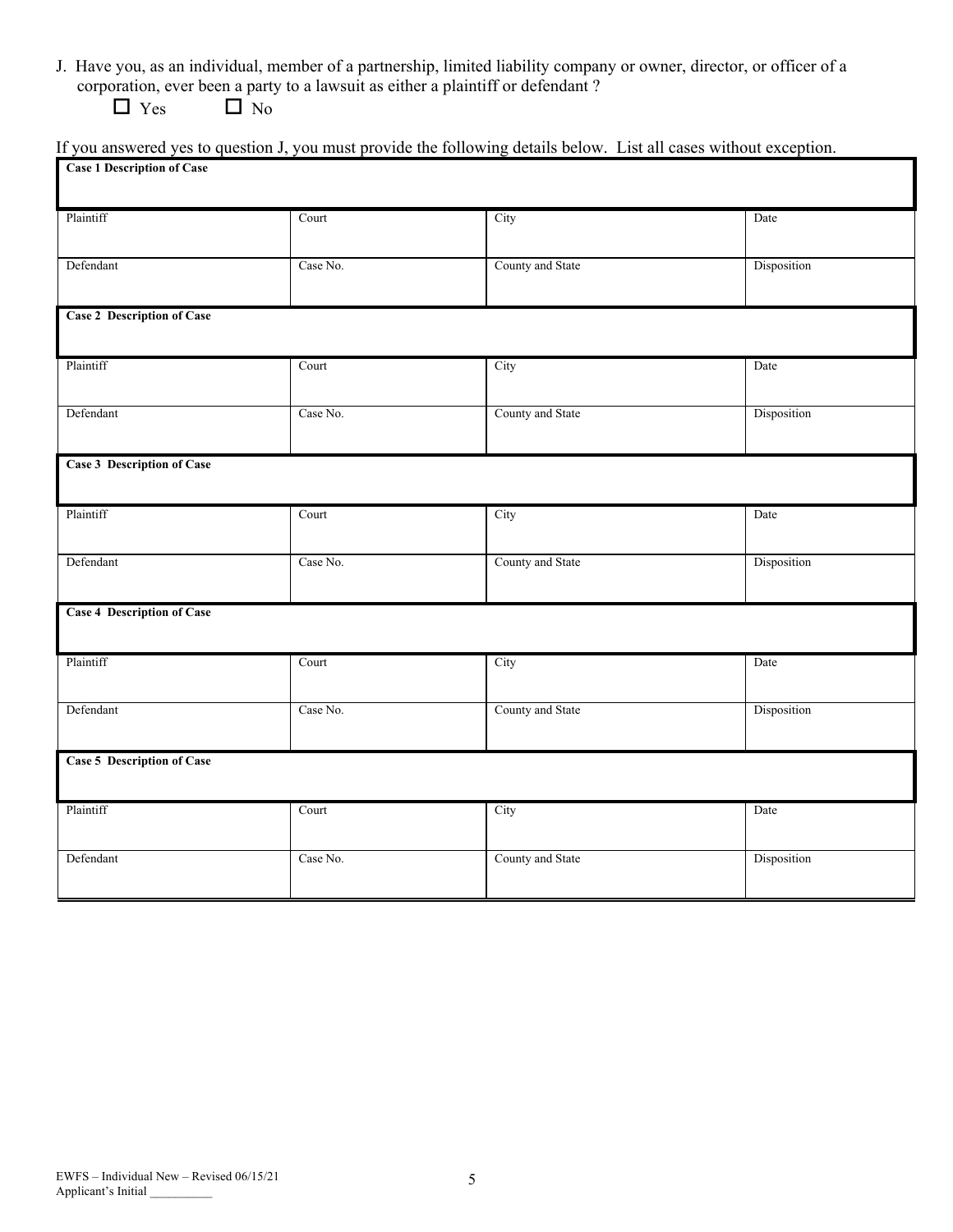# **6. RESIDENCES**

Beginning with your current residence, list all your residences for the past 10 years.

| Month and Year         | <b>Street Address</b> | City, County, State and Zip Code |
|------------------------|-----------------------|----------------------------------|
| To                     |                       | City                             |
| From                   |                       | County, State, and Zip Code      |
| To                     |                       | City                             |
| From                   |                       | County, State, and Zip Code      |
| $\overline{\text{To}}$ |                       | City                             |
| From                   |                       | County State, and Zip Code       |
| ${\rm To}$             |                       | City                             |
| From                   |                       | County, State, and Zip Code      |
| $\overline{\text{To}}$ |                       | City                             |
| From                   |                       | County, State, and Zip Code      |
| $\overline{\text{To}}$ |                       | City                             |
| From                   |                       | County, State, and Zip Code      |
| $\overline{\text{To}}$ |                       | City                             |
| From                   |                       | County, State, and Zip Code      |
| $\overline{\text{To}}$ |                       | City                             |
| From                   |                       | County, State, and Zip Code      |
| ${\rm To}$             |                       | City                             |
| From                   |                       | County, State, and Zip Code      |
| To                     |                       | City                             |
| From                   |                       | County, State, and Zip Code      |
| To                     |                       | City                             |
| From                   |                       | County, State, and Zip Code      |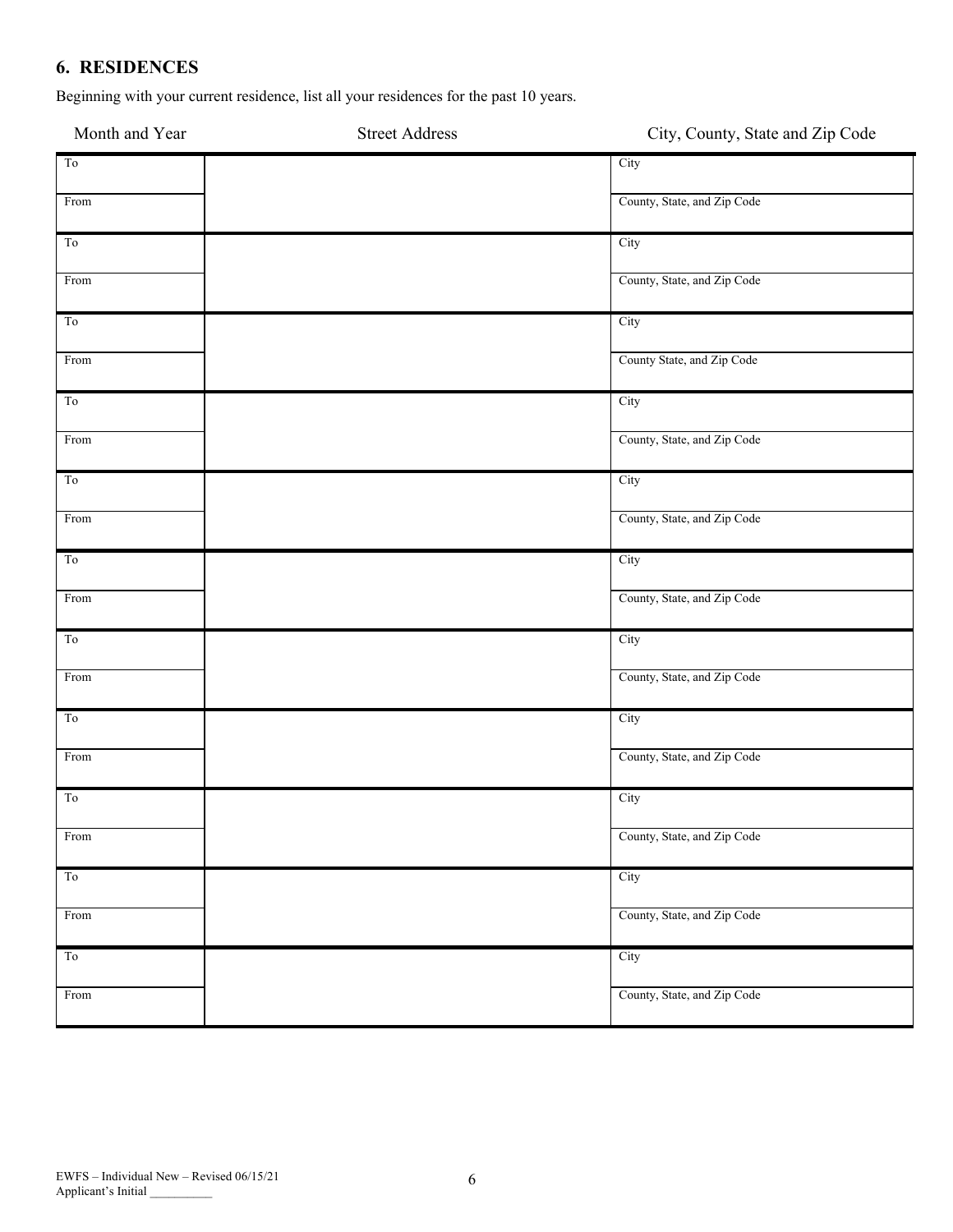#### **7. EMPLOYMENT**

**Beginning with your current employment**, list your work history, all businesses with which you have been involved, and /or all periods of unemployment, for the last 10 years or since your 18th birthday, whichever comes first. In addition, list all corporations, partnerships, or any other business ventures with which you have been associated as an officer, director, stockholder, or related capacity.

| To   | <b>Employer Name</b>   | Job Title             | Is the company involved<br>in the Gaming industry? |
|------|------------------------|-----------------------|----------------------------------------------------|
| From | <b>Mailing Address</b> |                       | $\Box$ Yes<br>$\Box$ No                            |
|      | Name of Supervisor     | <b>Business Phone</b> | Reason for Leaving                                 |
| To   | <b>Employer Name</b>   | Job Title             | Is the company involved<br>in the Gaming industry? |
| From | <b>Mailing Address</b> |                       | $\Box$ Yes<br>$\Box$ No                            |
|      | Name of Supervisor     | <b>Business Phone</b> | Reason for Leaving                                 |
| To   | <b>Employer Name</b>   | Job Title             | Is the company involved<br>in the Gaming Industry? |
| From | <b>Mailing Address</b> |                       | $\Box$ Yes<br>$\Box$ No                            |
|      | Name of Supervisor     | <b>Business Phone</b> | Reason for Leaving                                 |
| To   | <b>Employer Name</b>   | Job Title             | Is the company involved<br>in the Gaming Industry? |
| From | Mailing Address        |                       | $\Box$ Yes<br>$\Box$ No                            |
|      | Name of Supervisor     | <b>Business Phone</b> | Reason for Leaving                                 |
| To   | <b>Employer Name</b>   | Job Title             | Is the company involved<br>in the Gaming Industry? |
| From | <b>Mailing Address</b> |                       | $\Box$ Yes<br>$\Box$ No                            |
|      | Name of Supervisor     | <b>Business Phone</b> | Reason for Leaving                                 |
| To   | <b>Employer Name</b>   | Job Title             | Is the company involved<br>in the Gaming Industry? |
| From | <b>Mailing Address</b> |                       | $\Box$ Yes<br>$\Box$ No                            |
|      | Name of Supervisor     | <b>Business Phone</b> | Reason for Leaving                                 |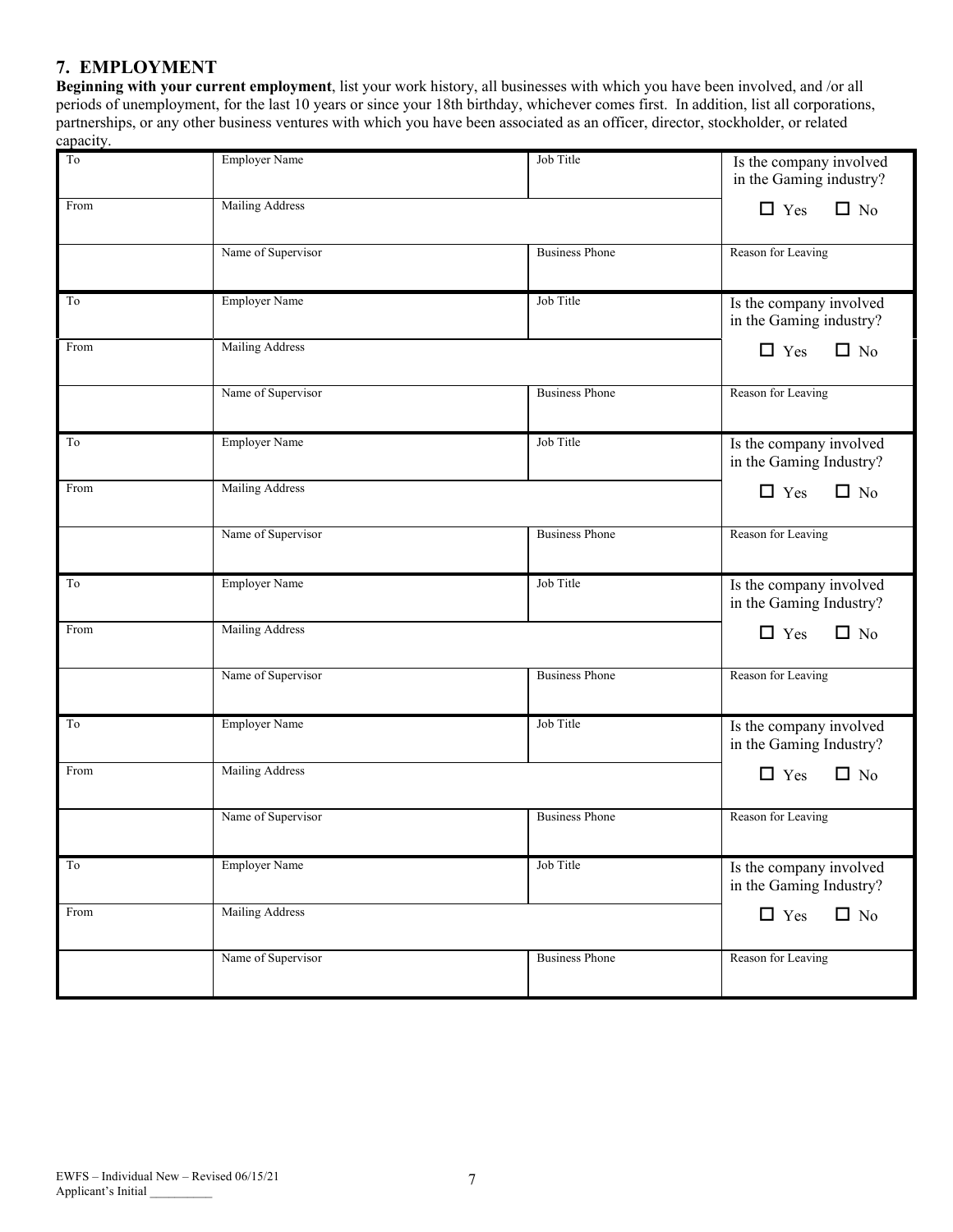#### **8. CHARACTER REFERENCES**

List five individuals who know you well enough to be a character reference. Do not include relatives, present employer, or employees where you are currently employed.

| Name and Where Employed | Street, City, State and Zip Code | Phone | Years<br>Known |
|-------------------------|----------------------------------|-------|----------------|
| Name                    | Residence Address                |       |                |
| Employer                | <b>Business Address</b>          |       |                |
| Name                    | Residence Address                |       |                |
| Employer                | <b>Business Address</b>          |       |                |
| Name                    | Residence Address                |       |                |
| Employer                | <b>Business Address</b>          |       |                |
| Name                    | Residence Address                |       |                |
| Employer                | <b>Business Address</b>          |       |                |
| Name                    | Residence Address                |       |                |
| Employer                | <b>Business Address</b>          |       |                |

#### **9. Have you ever held a privilege or professional license or certification in any state, including but not limited to, the following?**  $\Box$  Yes  $\Box$  No

| Real Estate Broker or Salesman | Race Horse/Dog Owner   | Accountant | Police Officer       |
|--------------------------------|------------------------|------------|----------------------|
| Insurance Salesman             | Race Horse/Dog Trainer | Doctor     | Security Officer     |
| <b>Securities Dealer</b>       | Race Horse/Dog Manager | Lawyer     | Private Investigator |
| Liquor License                 | Jockey                 | Nurse      | Architect            |
| <b>General Contractor</b>      |                        |            |                      |

If you answered yes, state what type license, where issued, and years held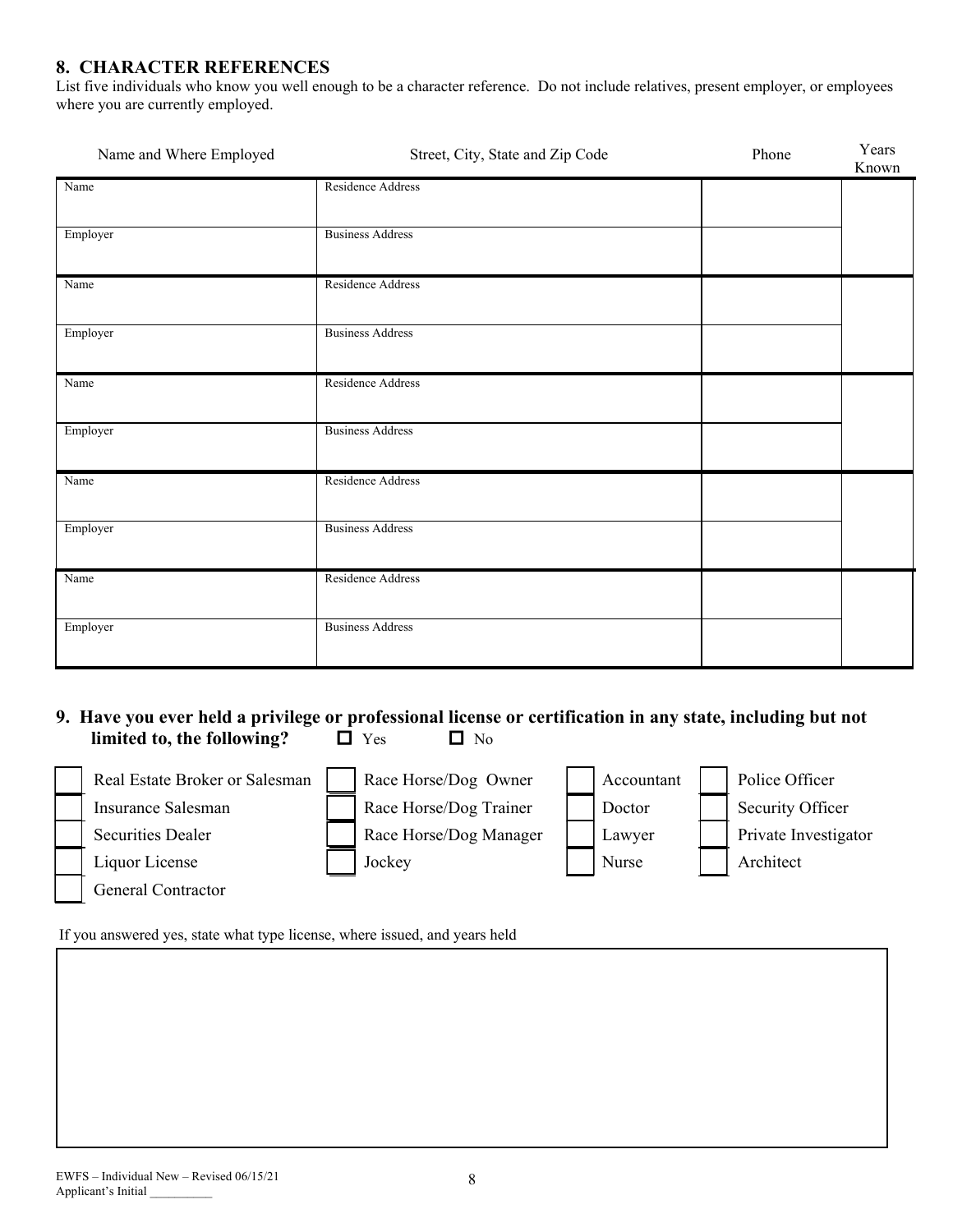#### **10. Have you ever been disciplined by or appeared before any licensing agency or similar authority in or outside the State of Arizona?**  $\Box$  Yes  $\Box$  No

If you answered yes, provide the details

**11. Have you ever held a financial interest in a gambling venture, including a race track, dog track, race horse or dog, casino, sportsbook operation, or pari-mutuel operation outside the State of Arizona?**  $\Box$  Yes  $\Box$  No

If you answered yes, state what type, when and where held, and give the names and locations of the businesses in which you were involved and the names and addresses of all partners and principals.

#### **12. Have you ever had, or been a participant in a group which has had, a gaming license denied, suspended, revoked, forfeited or withdrawn by any gaming authority in any jurisdiction or any country?**  $\Box$  Yes  $\Box$  No

If you answered yes to either of the above questions, provide the details

**13. Have you ever been granted a gaming license or been a participant in any group which has been issued a gaming license in or outside the State of Arizona?**  $\Box$  Yes  $\Box$  No

If you answered yes, state the type of license, name of the issuing jurisdiction or Indian Tribe, location, and period held

# **14.** Do you have any relatives associated with or employed in the gaming industry?  $\Box$  Yes  $\Box$  No

If you answered yes, state the name, relationship, and association or employment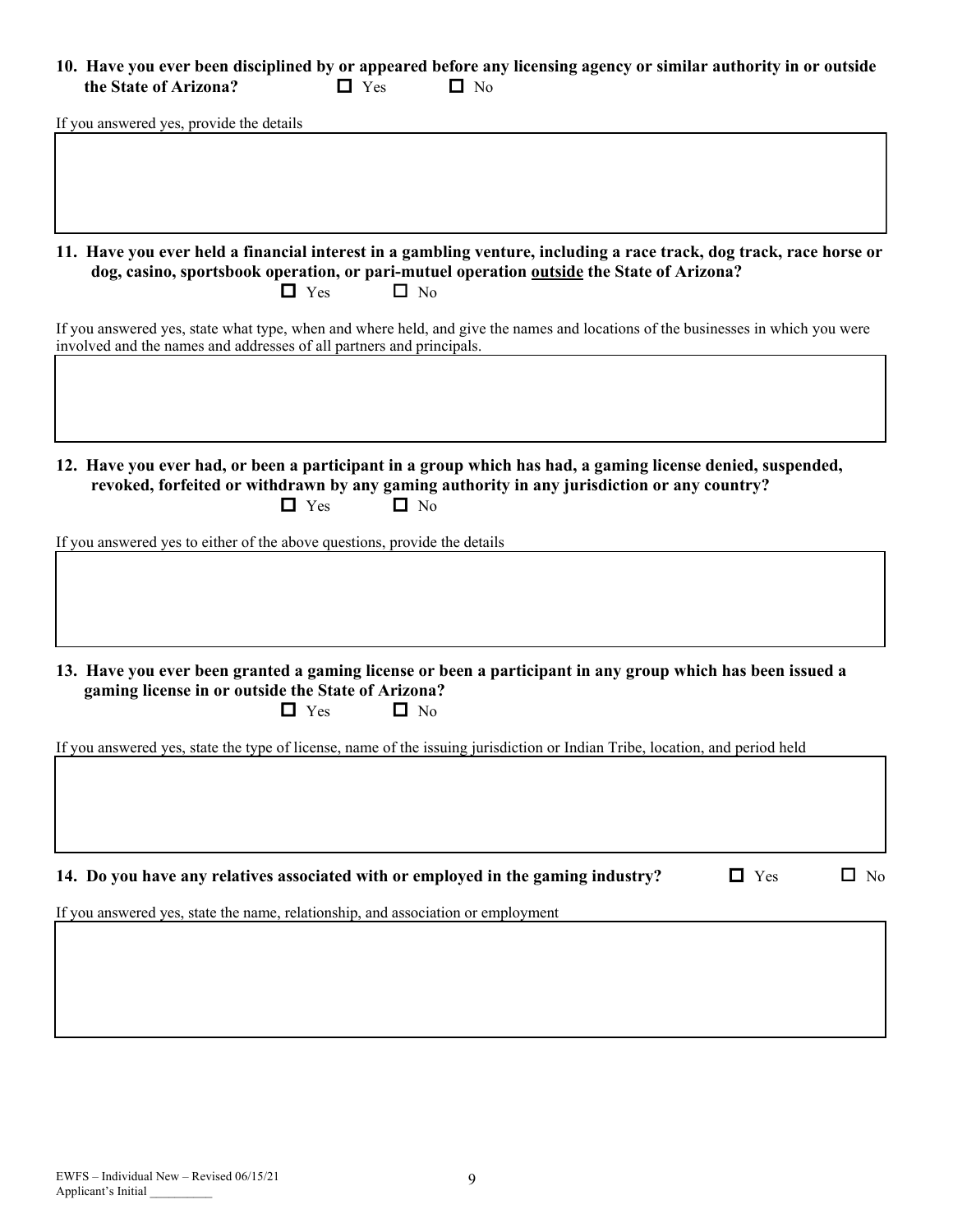#### **ADDITIONAL INFORMATION**

If you answered yes to any questions, provide a full explanation of the circumstances. For example, provide dates, city, state, **nature of offense or violation, name of court involved, and disposition.**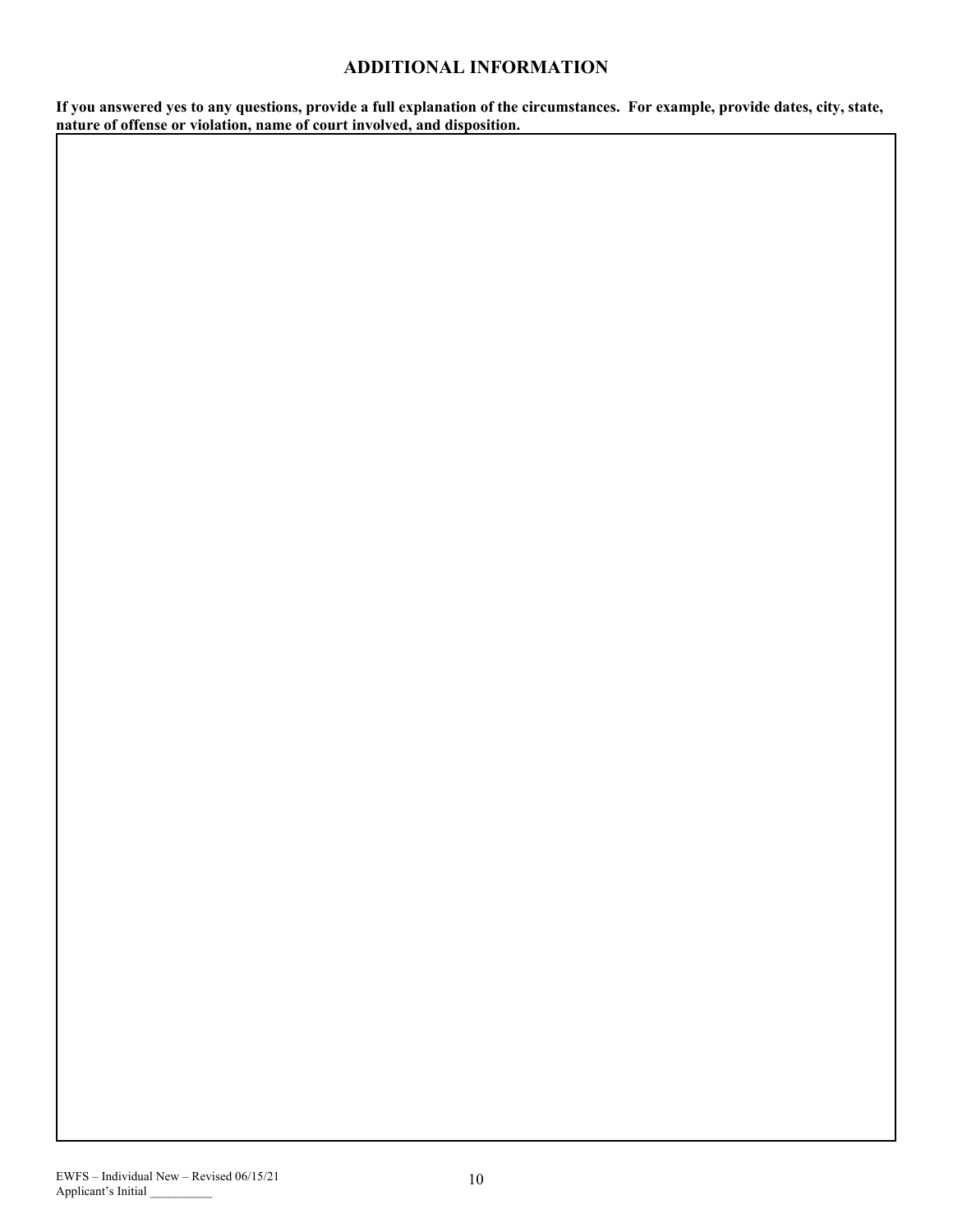| State of  |     |  |
|-----------|-----|--|
|           | SS. |  |
| County of |     |  |

I, the ing duly sworn, depose and say that this application is true and correct to the best of my knowledge and belief and that this oath is executed with the knowledge that false or incomplete answers could result in criminal prosecution and the denial, or subsequent revocation, of state license by the Arizona Department of Gaming. Further, that I am voluntarily submitting this application under oath and with full knowledge that it will be reviewed by appropriate State authorities charged by law with granting state licensure.

Signature of Applicant

 $\mathcal{L}_\text{max} = \mathcal{L}_\text{max} = \mathcal{L}_\text{max} = \mathcal{L}_\text{max} = \mathcal{L}_\text{max} = \mathcal{L}_\text{max} = \mathcal{L}_\text{max} = \mathcal{L}_\text{max} = \mathcal{L}_\text{max} = \mathcal{L}_\text{max} = \mathcal{L}_\text{max} = \mathcal{L}_\text{max} = \mathcal{L}_\text{max} = \mathcal{L}_\text{max} = \mathcal{L}_\text{max} = \mathcal{L}_\text{max} = \mathcal{L}_\text{max} = \mathcal{L}_\text{max} = \mathcal{$ 

Subscribed and sworn to (or affirmed) before me this \_\_\_\_\_\_ day of \_\_\_\_\_\_\_\_\_\_\_\_\_\_, 20 \_\_\_\_\_\_\_\_\_\_\_\_\_\_

 $\mathcal{L}_\text{max}$  and  $\mathcal{L}_\text{max}$  and  $\mathcal{L}_\text{max}$  and  $\mathcal{L}_\text{max}$  and  $\mathcal{L}_\text{max}$ Notary Public

My commission expires

#### **ATTACH A PHOTOGRAPH**

#### **TAKEN WITHIN THE**

#### **LAST 30 DAYS**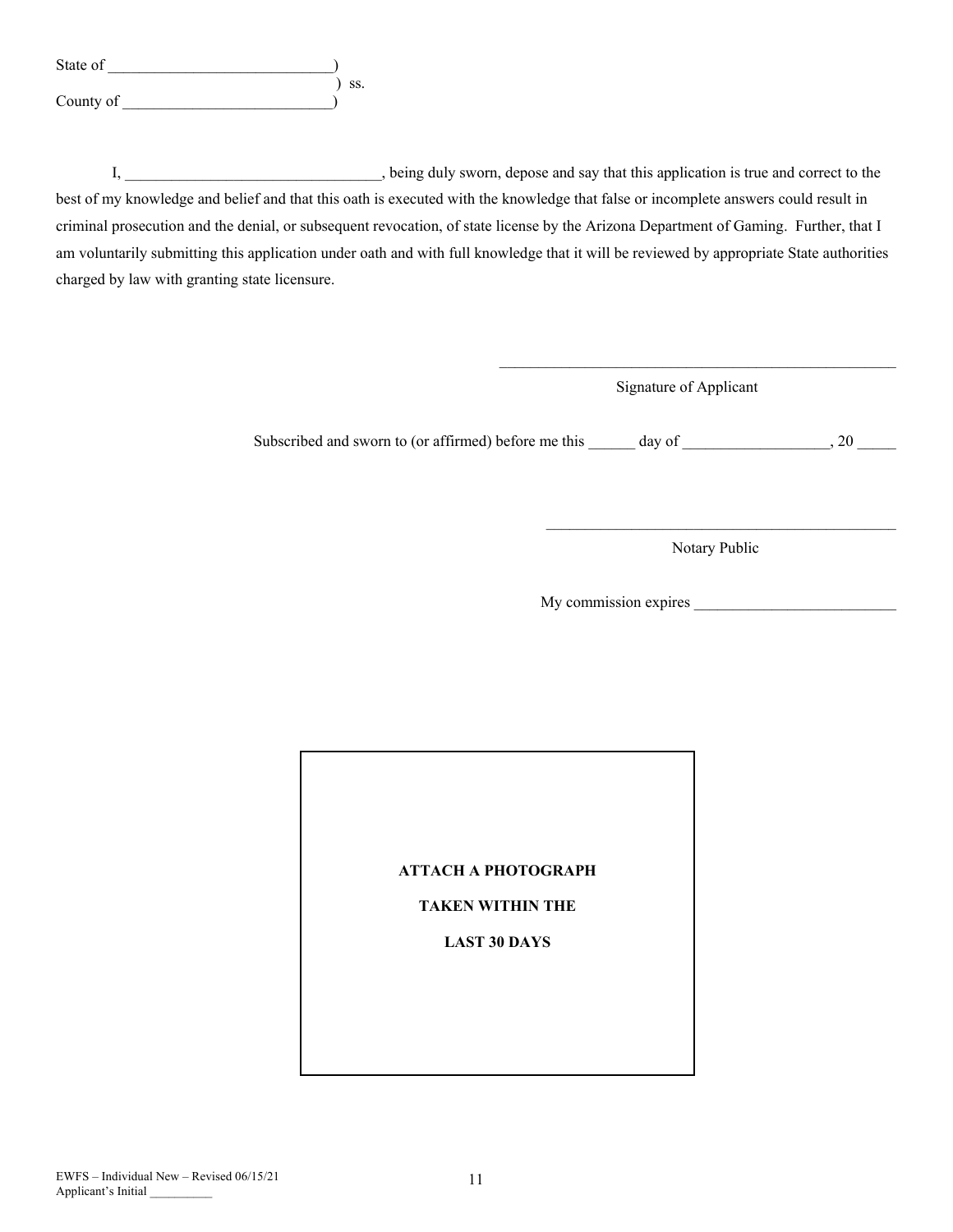# **RELEASE OF ALL CLAIMS**

The undersigned has filed with the Arizona Department of Gaming an Application for State Licensure. In consideration of the assurance by the Department of Gaming that no decision on said application will be taken except after a deliberate, intensive and thorough investigation of the undersigned, including but not limited to background, associates, and finances, the undersigned does for myself, my heirs, executors, administrators, agents, representatives, successors and assigns, hereby release and forever discharge the State of Arizona, the Department of Gaming, its members, agents, and employees, from all manner of actions, causes of action, suits, debts, judgments, executions, claims and demands whatsoever, known or unknown, in law or equity, which the undersigned ever had, now has, may have, or claim to have against any or all of said entities or individuals arising out of or by reason of the processing or investigation of or other action relating to the undersigned application.

I, the undersigned, have read this release and understand all its terms. I execute it voluntarily and with full knowledge of its significance.

I have executed this Release of All Claims on this day of  $\qquad \qquad , 20$ .

Applicant Signature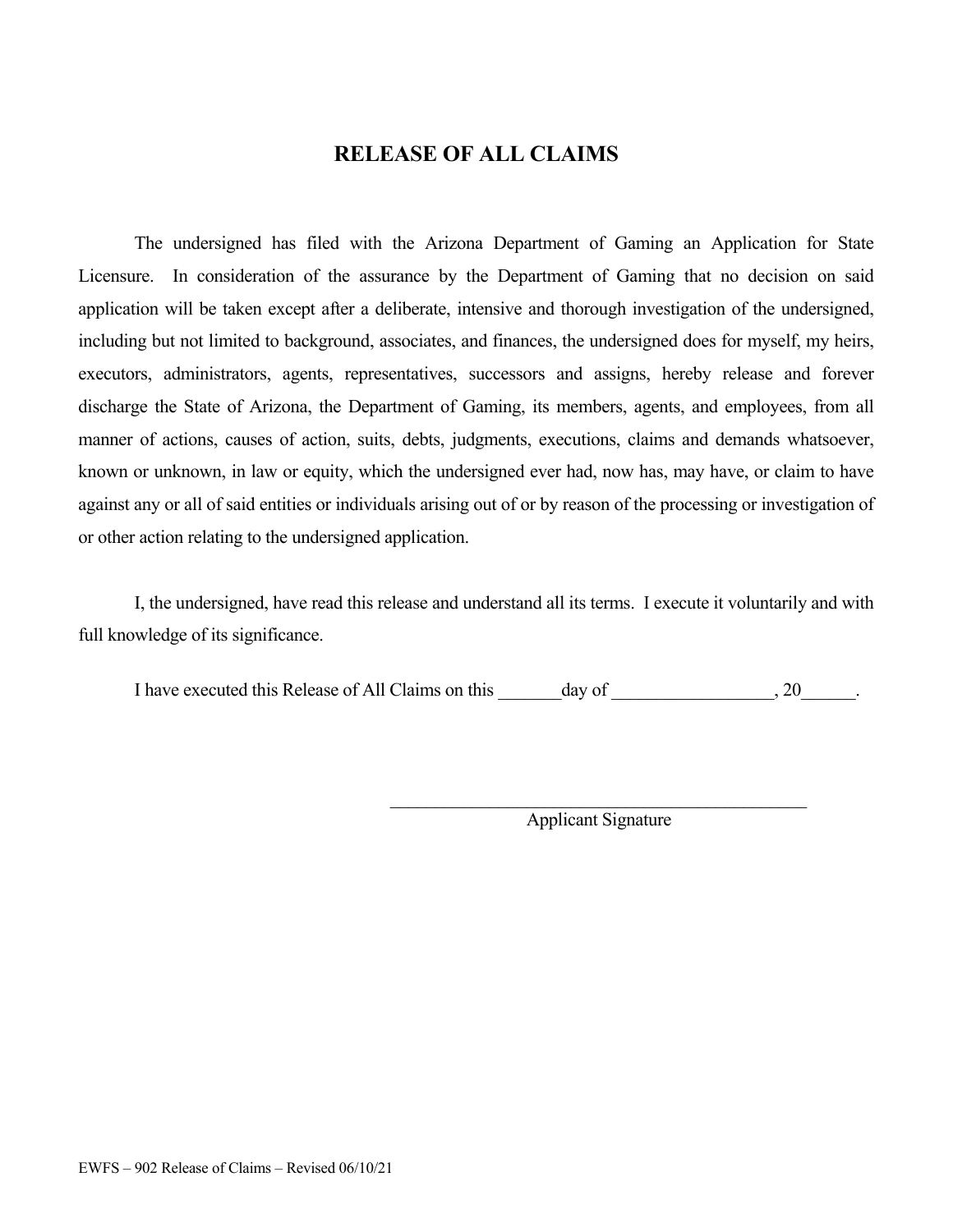#### **APPLICANT'S REQUEST TO RELEASE INFORMATION**

|             | Leave Blank - To Be Completed By The Department of Gaming |  |
|-------------|-----------------------------------------------------------|--|
| <b>FROM</b> |                                                           |  |
|             | Applicant's Name                                          |  |

- 1. I hereby authorize and request all persons to whom this request is presented having information relating to or concerning me to furnish such information to a duly appointed agent of the Arizona Department of Gaming, whether or not such information would otherwise be protected from disclosure by any constitutional, statutory or common law privilege.
- 2. I hereby authorize and request all persons to whom this request is presented having documents relating to or concerning me to permit a duly appointed agent of the Arizona Department of Gaming to review and copy any such documents, whether or not such documents would otherwise be protected from disclosure by any constitutional, statutory, or common law privilege.
- 3. If the person to whom this request is presented is a brokerage firm, bank, savings and loan, or other financial institution or an officer of the same, I hereby authorize and request that a duly appointed agent of the Arizona Department of Gaming be permitted to review and obtain copies of any and all documents, records or correspondence pertaining to me, including but not limited to past loan information, notes co-signed by me, checking account records, savings deposit records, safe deposit records, passbook records, and general ledger folio sheets.
- 4. I have filed with the Arizona Department of Gaming an "application" for license. I understand that I am seeking certification and acknowledge that the burden of proving my qualifications for a favorable determination is at all times on me. I accept any risk of adverse public notice, embarrassment, criticism, or other action of financial loss which may result from action with respect to this application.
- 5. I do, for myself, my heirs, executors, administrators, agents, representatives, successors and assigns (collectively, "Indemnitors"), hereby release and forever discharge the person to whom this request is presented, and his agents and employees (collectively, "Indemnitees") from all manner of actions, causes of action, suits, debts, judgments, executions, claims, demands whatsoever, known or unknown, in law or equity, which I ever had, now have, may have, or claim to have against the Indemnitees arising out of or by reason of complying with this request.
- 6. I, for myself and Indemnitors, agree to indemnify and hold harmless the Indemnitees from and against all claims, damages, losses, and expenses, including reasonable attorneys' fees arising out of, or by reason of, complying with this request.
- 7. A reproduction of this request by photocopy or similar process shall be for all intents and purposes as valid as the original.
- 8. This authorization expires eighteen (18) months from the date of execution.

I have executed this request/release/authorization on this \_\_\_\_\_\_day of \_\_\_\_\_\_\_\_\_\_\_\_\_\_\_\_\_\_\_\_\_\_, 20\_\_\_\_\_\_\_.

State of \_\_\_\_\_\_\_\_\_\_\_\_\_\_\_\_\_\_

County of

On this day of  $\begin{array}{ccc} 20 & 20 & 20 \end{array}$ , before me personally appeared

\_\_\_\_\_\_\_\_\_\_\_\_\_\_\_\_\_\_\_\_\_\_\_\_\_\_\_\_\_\_\_\_\_\_\_\_\_\_\_(name of signer), whose identity was proven to me on the basis of satisfactory evidence to

 $\overline{\phantom{a}}$  , and the contract of the contract of the contract of the contract of the contract of the contract of the contract of the contract of the contract of the contract of the contract of the contract of the contrac

be the person whose name is subscribed to this document, and acknowledged that he/she executed the same.

Signature of the Arizona Department of Gaming Agent presenting this request:

\_\_\_\_\_\_\_\_\_\_\_\_\_\_\_\_\_\_\_\_\_\_\_\_\_\_\_\_\_\_\_\_\_\_\_\_\_

Notary Public

 $\mathcal{L}_\text{max}$  and  $\mathcal{L}_\text{max}$  and  $\mathcal{L}_\text{max}$  and  $\mathcal{L}_\text{max}$  and  $\mathcal{L}_\text{max}$ 

Applicant Signature

Date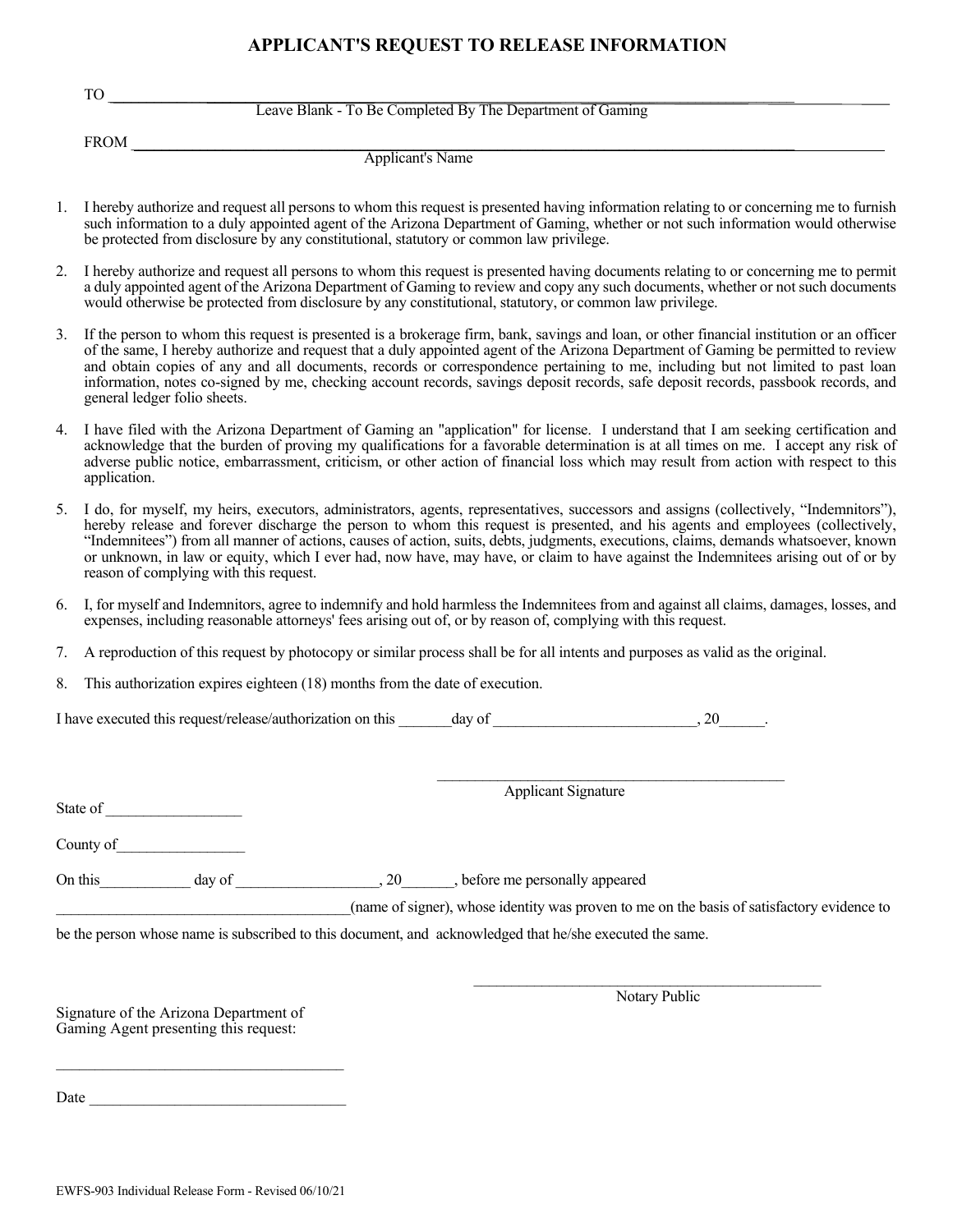# **Criminal History Record Information Disclosure of Privacy Requirements**

Your fingerprints will be used to check the criminal history records of the FBI.

The use of the FBI criminal history record information will be used to assist in the determination of suitability for the issuance of State Licensing or Licensing for employment in, or providing goods or services to the Arizona Gaming Industry.

You may request procedures for obtaining a copy of your record for a change, correction, or updating of an FBI criminal history record as set forth in Title 28, Code of Federal Regulations (CFR) Section 16.30 through 16.34. Information on how to review and challenge your FBI criminal history record can be found at [www.fbi.gov](http://www.fbi.gov/) . **If requested you will be given thirty (30) days to complete or challenge the accuracy of the information.** 

To obtain a copy of your Arizona criminal history in order to review/update/correct the record, you can contact the Arizona Department of Public Safety Criminal History Records Unit at (602) 223-2222 to obtain a fingerprint card and a Review and Challenge Packet. Information on the review and challenge process can be found at the DPS website [\(www.azdps.gov\)](http://www.azdps.gov/).

Criminal history record information is solely for the purpose stated and cannot be disseminated outside the Department of Gaming, or other authorized entity.

You may retain a copy of this signed disclosure if desired.

By my signature below, I fully acknowledge that I have read and understand this disclosure.

Print Name Date Communication and Signature Signature Communication and Date Date

 $\_$  ,  $\_$  ,  $\_$  ,  $\_$  ,  $\_$  ,  $\_$  ,  $\_$  ,  $\_$  ,  $\_$  ,  $\_$  ,  $\_$  ,  $\_$  ,  $\_$  ,  $\_$  ,  $\_$  ,  $\_$  ,  $\_$  ,  $\_$  ,  $\_$  ,  $\_$  ,  $\_$  ,  $\_$  ,  $\_$  ,  $\_$  ,  $\_$  ,  $\_$  ,  $\_$  ,  $\_$  ,  $\_$  ,  $\_$  ,  $\_$  ,  $\_$  ,  $\_$  ,  $\_$  ,  $\_$  ,  $\_$  ,  $\_$  ,